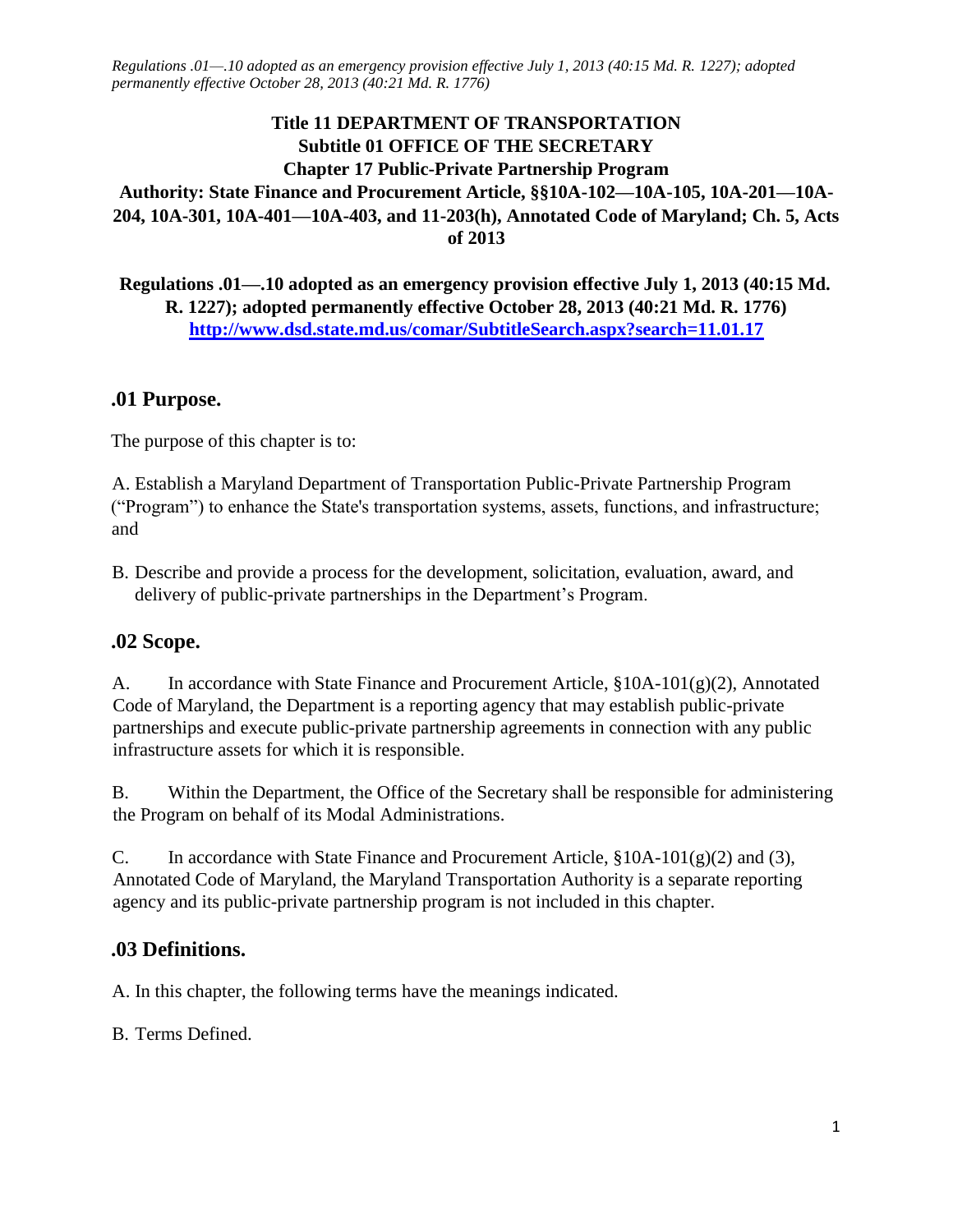- (1) "Budget Committees" has the meaning stated in State Finance and Procurement Article, §10A-101, Annotated Code of Maryland.
- (2) "Department" means the Maryland Department of Transportation.
- (3) "Industry forum" means a pre-solicitation information gathering event that may include public and private sector participants.
- (4) "Industry review meeting" means a meeting during the solicitation process with shortlisted private entities.
- (5) "Modal Administrations" means the State Highway Administration, the Maryland Transit Administration, the Maryland Aviation Administration, the Maryland Port Administration, and the Maryland Motor Vehicle Administration.
- (6) "Multi-step solicitation process" means a public-private partnership solicitation process that includes some or all of the following steps:
- (a) Issuance of a request for qualifications;
- (b) Preproposal conference; issuance of a draft request for proposals;
- (c) Industry review meetings; and
- (d) Issuance of a final request for proposals.
- (7) "Private entity" has the meaning stated in State Finance and Procurement Article, §10A-101, Annotated Code of Maryland.
- (8) "Program" means the structure, process, methodology and terms and conditions applicable to the Department's development, solicitation, evaluation, award, and delivery of transportation public infrastructure assets for which it is responsible in accordance with State Finance and Procurement Article, §10A -101, Annotated Code of Maryland.
- (9) "Public infrastructure asset" has the meaning stated in State Finance and Procurement Article, §10A-101, Annotated Code of Maryland.
- (10) "Public notice of solicitation" has the meaning stated in State Finance and Procurement Article, §10A-101, Annotated Code of Maryland.
- (11) "Public-private partnership" has the meaning stated in State Finance and Procurement Article, §10A-101, Annotated Code of Maryland.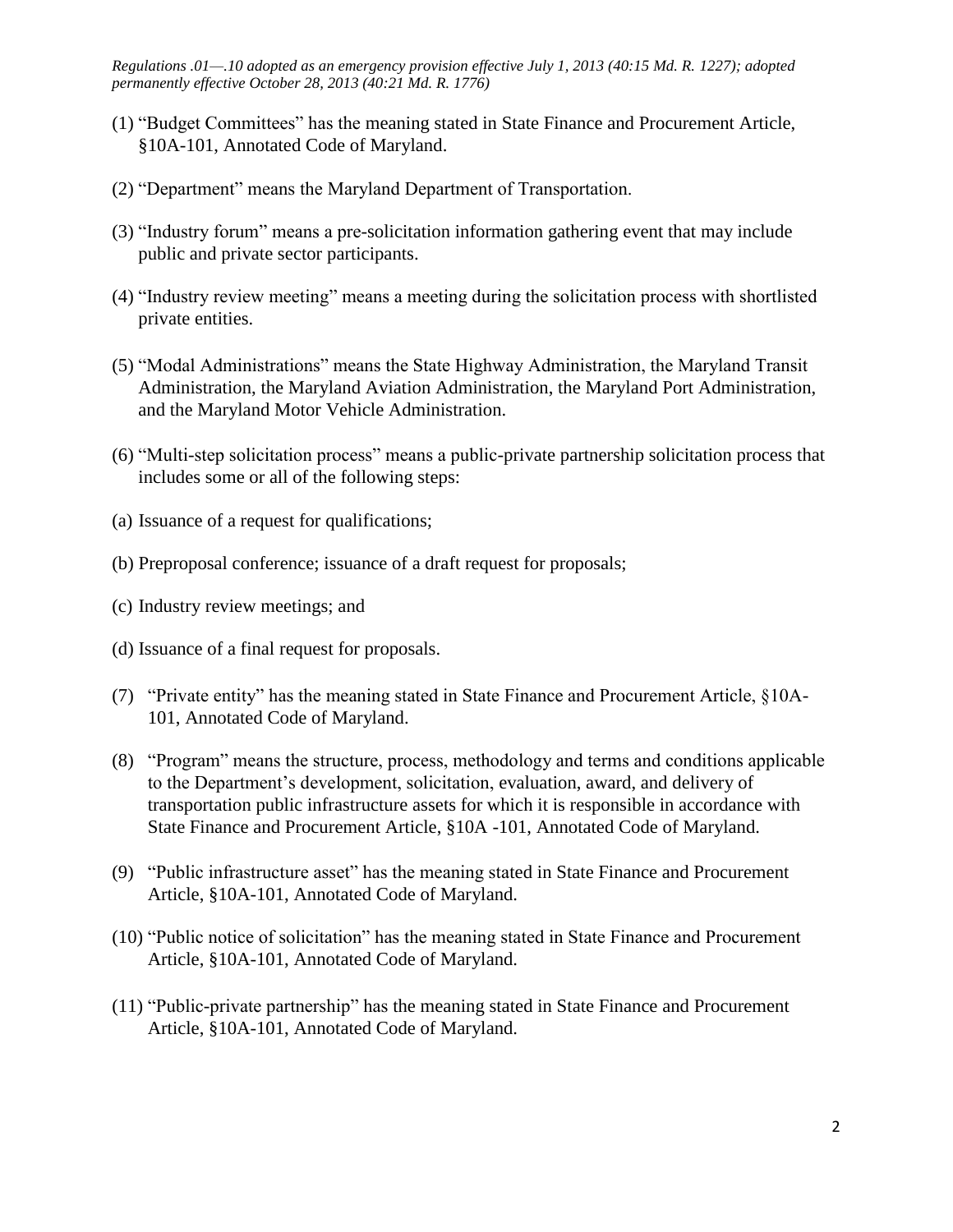- (12) "Public-private partnership candidate concept application" means the documentation that must be submitted to the Steering Committee to initiate and inform a high-level review of a public-private partnership concept generated from within the Department.
- (13) "Reporting agency" has the meaning stated in State Finance and Procurement Article, §10A-101, Annotated Code of Maryland.
- (14) "Responsibility determination" has the meaning stated in State Finance and Procurement Article, §10A-101, Annotated Code of Maryland.
- (15) "Secretary" means the Secretary of the Maryland Department of Transportation.
- (16) "Shortlisted private entity" means a private entity that has been both qualified based on its response to a request for qualifications and selected as one of the highest qualified private entities, allowing them to continue in the solicitation process.
- (17) "Steering Committee" is the Transportation Public-Private Partnerships Steering Committee established to advise the Secretary on the structure and implementation of the Department's Program and comprised of Department and other State employees identified by the Secretary.

#### **.04 Transportation Public-Private Partnerships Steering Committee.**

A. The Steering Committee is established to advise the Secretary on the structure and implementation of the Department's Program, including, but not limited to, the following:

- (1) Identification of potential public-private partnership opportunities for screening;
- (2) Screening of public-private partnership opportunities, including both high-level and detailedlevel;
- (3) Prioritization of public-private partnership opportunities for solicitation;
- (4) Developing presolicitation and solicitation plans and processes for public-private partnerships;
- (5) Ongoing monitoring of public-private partnerships; and
- (6) Communication and coordination with other State reporting agencies.

B. The Steering Committee shall be comprised of Department and other State employees as identified by the Secretary.

C. The Steering Committee shall be chaired by a Department employee, as identified by the Secretary, and referred to as the Steering Committee chair.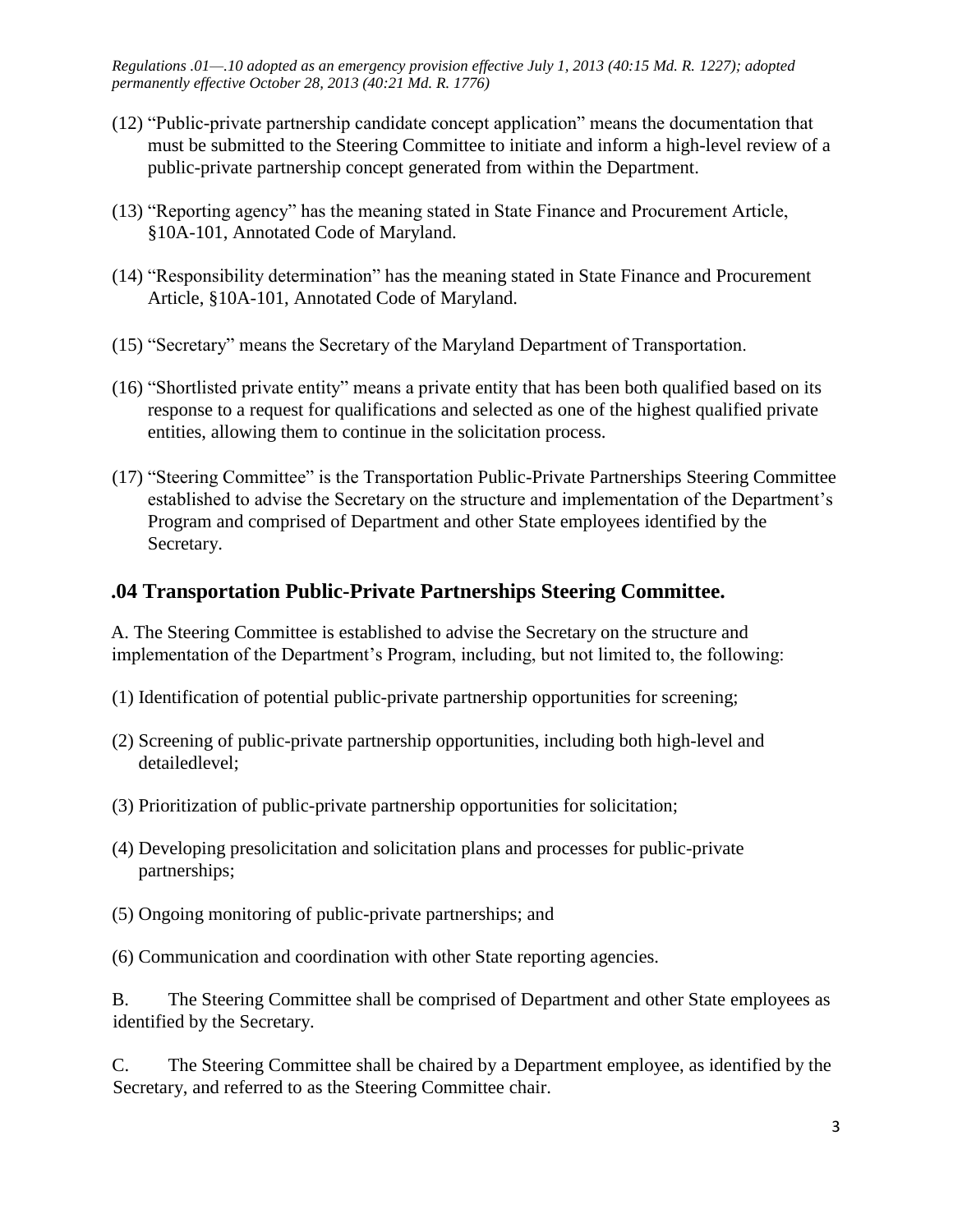## **.05 Identification Process.**

A. Public-private partnership concepts and opportunities identified within the Department and its Modal Administrations and through other state, regional, local, and municipal processes.

(1) Potential public-private partnership concepts and opportunities may be identified through periodic transportation planning, communication, and evaluation processes that are carried out within the Department and its Modal Administrations and through other state, regional, local, and municipal processes, including but not limited to: (a) Consolidated transportation program;

(b) Statewide transportation improvement program;

(c) Long-range transportation plans developed by metropolitan planning organizations; and

(d) County priority letters.

(2) Public-Private Partnership Candidate Concept Application.

(a) To initiate a high-level review, screening, and policy analysis of a proposed public-private partnership concept or opportunity, a Public-Private Partnership Candidate Concept Application shall be submitted to the Steering Committee chair by an internal sponsor, either:

(i) A Modal Administration planning office; or

(ii) The Department's planning staff.

(b) A Public-Private Partnership Candidate Concept Application may be submitted at any time, and may be supplemented with additional information as needed.

(c) Relevant supporting information or documentation shall be included in the submission of the Public-Private Partnership Candidate Concept Application, and to the extent such information is available, including but not limited to:

- (i) Preliminary ideas of public-private partnership scope, schedule, and project lifecycle considerations;
- (ii) Preliminary qualitative evaluation of relevant benefits and cost;
- (iii) Preliminary description of financial concepts;
- (iv) Rationale for a public-private partnership delivery method relative to a conventional project delivery approach; and
- (v) Additional information, as necessary, to support a high-level screening process, as outlined in Regulation .06C(1) of this chapter.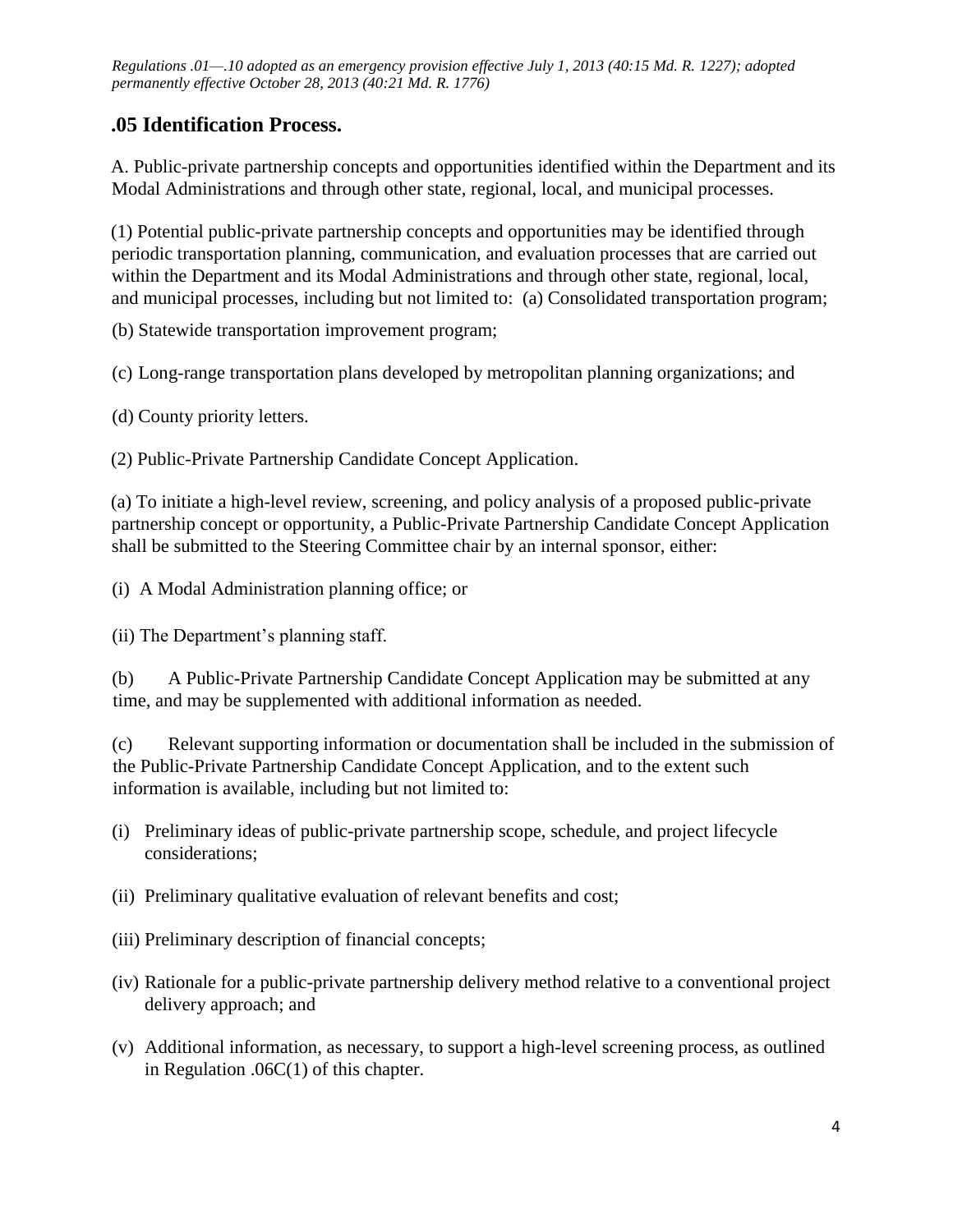(d) The format and required contents of the Public-Private Partnership Candidate Concept Application shall be:

(i) Developed by the Steering Committee;

(ii) Approved by the Secretary; and

(iii) Updated by the Steering Committee as needed. B. Unsolicited Proposals.

(1) In accordance with State Finance and Procurement Article, §10A-301, Annotated Code of Maryland, the Department shall be permitted to accept, reject, or evaluate unsolicited proposals for public-private partnerships that will assist the Department in implementing its functions in a manner consistent with State policy.

(2) Assets defined as transportation facilities projects under Transportation Article, §4- 101(h), Annotated Code of Maryland:

(a) Are not the direct responsibility of the Department;

(b) Are the direct responsibility of the Maryland Transportation Authority; and (c)

Should not be included in unsolicited proposals submitted to the Department.

(3) An unsolicited proposal may be submitted at any time.

(4) An unsolicited proposal shall:

(a) Be sealed and delivered to the Secretary's Office to the attention of the Steering Committee chair bearing the private entity's name, address, and the words "Public-Private Partnership Unsolicited Proposal" clearly on the outside; and (b) Consist of 15 hardcopies and 1 electronic copy.

- (5) Unsolicited Informational Meetings.
- (a) Private entities may request meetings with the Department to discuss potential unsolicited proposals prior to submission.
- (b) Requests for unsolicited informational meetings shall be submitted to the Steering Committee chair.
- (c) The Department may not be required to grant meetings in response to a request.
- (d) During unsolicited informational meetings, the Department may provide informal feedback and comments to the private entity.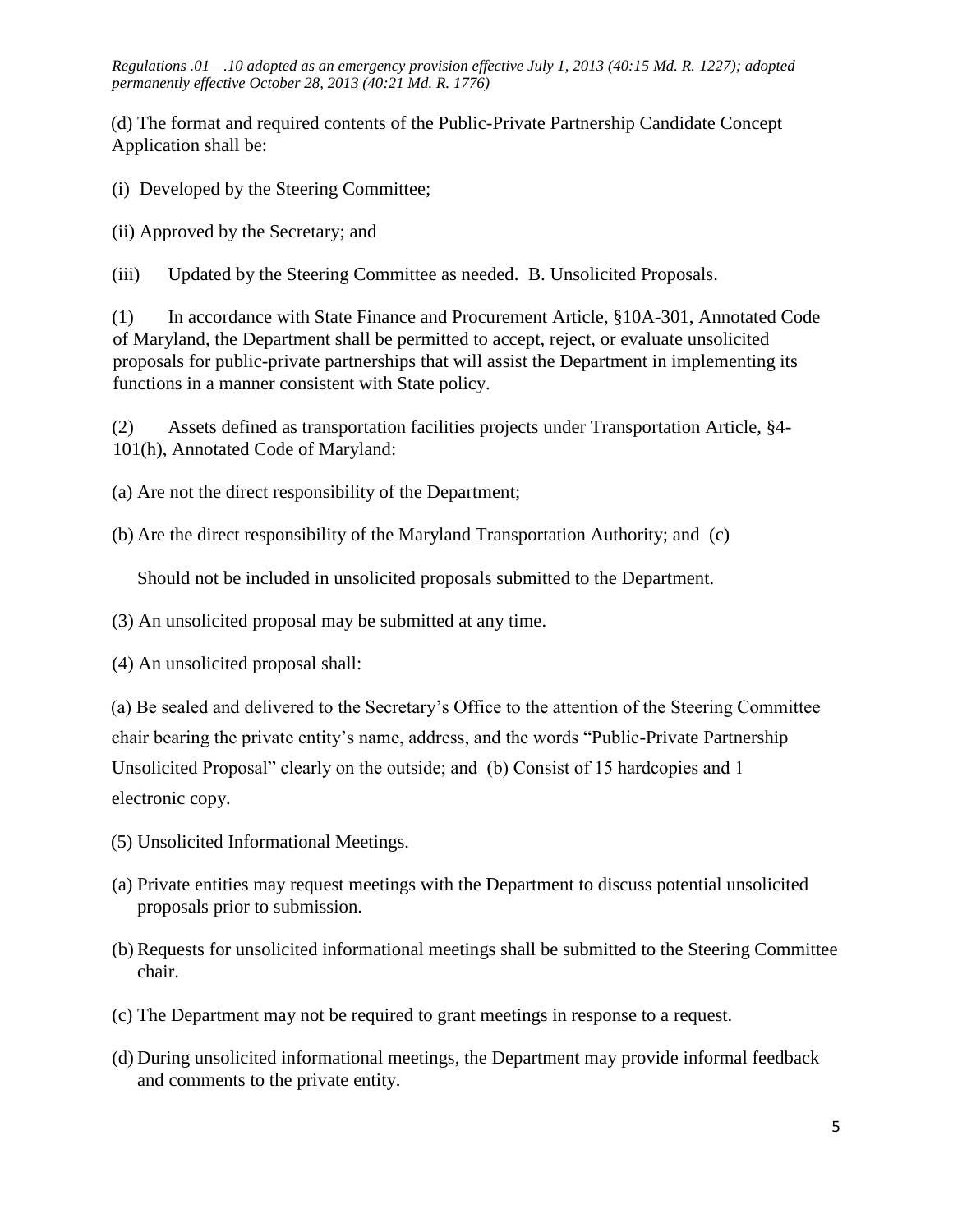- (e) The primary purpose of unsolicited informational meetings shall be to avoid private entities spending unnecessary time and resources on the development of unsolicited proposals that do not directly meet the State's transportation needs.
- (f) A formal review and screening of an unsolicited proposal shall be undertaken only after a private entity completes the formal submission process.
- (6) An unsolicited proposal shall be conceptual, containing only the information required for the Steering Committee to conduct a high-level review and screening of the proposed publicprivate partnership concept.
- (7) An unsolicited proposal shall include, at a minimum, the following:
- (a) An executive summary of the major elements of the unsolicited proposal, including:
- (i) The title of the proposed concept;
- (ii) A brief description and justification of the proposed concept;
- (iii) The name and address of the public-private partnership private entity; and
- (iv) A signature of an individual authorized to act on behalf of and bind the private entity, along with the individual's telephone number and email address.
- (b) Summary of the experience, expertise, technical and financial competence, and professional qualifications of the private entity.
- (c) A summary narrative that describes:
- (i) The key components of the proposed public-private partnership concept;
- (ii) Preliminary ideas of public-private partnership scope, schedule, and project lifecycle considerations;
- (iii) Preliminary qualitative evaluation of relevant benefits and costs;
- (iv) Preliminary description of financial concepts;
- (v) The relevance of the public-private concept to other transportation facilities or other public infrastructure assets; and
- (vi) A statement of the public-private partnership concept's consistency with existing governmental transportation planning or project documents and governing law.
- (d) A high-level description of financial feasibility that includes: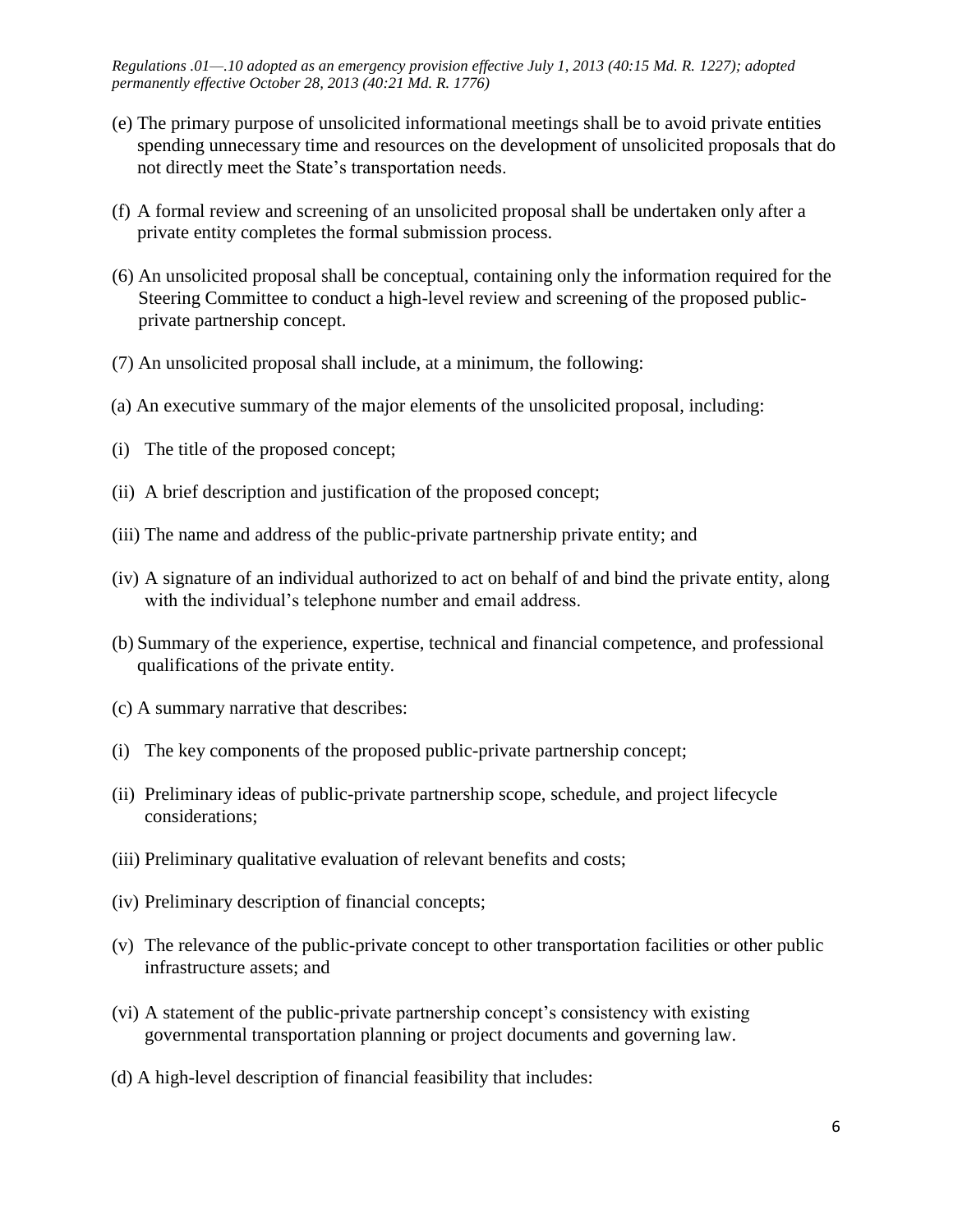(i) Amounts and sources of any public funding that may be required;

- (ii) How estimated funding from all relevant sources would be sufficient to support all asset delivery activities, including design, property and equipment acquisition, construction, long term capital replacement activities, financing, operations, and maintenance; and
- (iii) How estimated funding from all relevant sources would be sufficient to provide for contingencies to meet the terms and conditions under which the public infrastructure asset shall be handed back to the Department at the expiration or termination of the public-private partnership agreement.

(e) Rationale for a public-private partnership delivery method relative to a conventional project delivery approach.

(f) Clear indication of any proprietary information that should be protected in accordance with State Finance and Procurement Article, §10A-301(d)(2), Annotated Code of Maryland.

(g) Additional information, as necessary, to support a high-level screening process, as outlined in Regulation .06C(1) of this chapter.

(8) Unsolicited Proposal Fee.

- (a) Each unsolicited proposal that addresses a project already in the Consolidated Transportation Program, shall be accompanied by a check in the amount of \$10,000 made payable to the Maryland Department of Transportation.
- (b) Each unsolicited proposal that does not address a project already in the Consolidated Transportation Program shall be accompanied by a check in the amount of \$25,000 made payable to the Maryland Department of Transportation.
- (c) The Department reserves the right, in its sole discretion, to determine whether submitted alternates and variations of proposals shall be considered separate proposals that require separate proposal fees.
- (d) Unsolicited proposal fees are non-refundable.

## **.06 Screening Process.**

- A. The purpose of screening is to assist the Department in determining the appropriateness, viability, and effectiveness of delivering a public infrastructure asset for which it is responsible using a public-private partnership methodology.
- B. The screening methodology is a means to systematically apply uniform and consistent factors to both internally generated public-private partnership concepts and unsolicited public-private partnership concepts.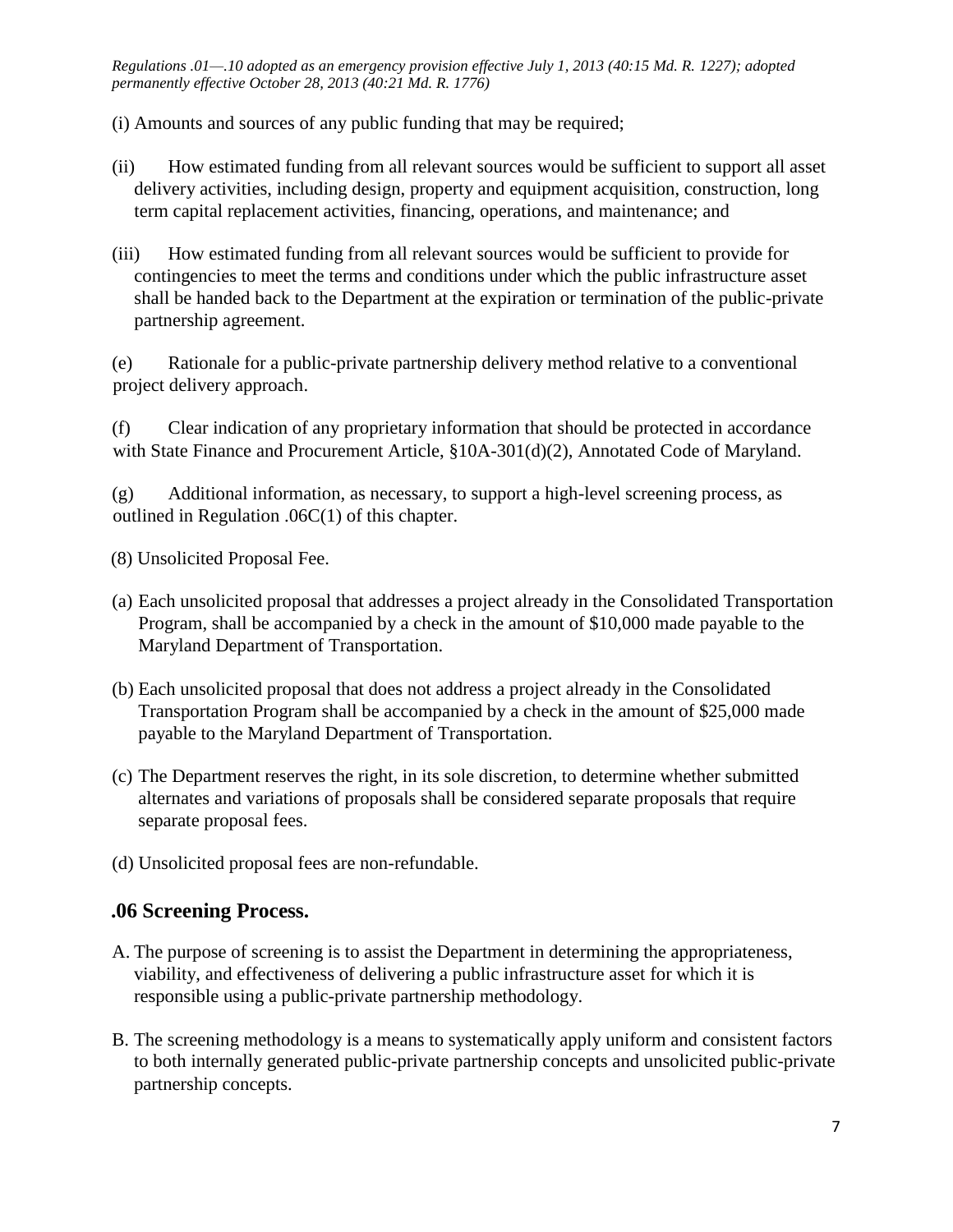- C. The screening process shall be organized in two phases.
- (1) High-Level Screening Phase.
- (a) Factors to be considered during the high-level screening may include, but are not limited to:
- (i) Ability to meet State transportation, socioeconomic development, workforce, and environmental goals;
- (ii) Technical implementation considerations;
- (iii) Potential need for coordination with other State agencies, including but not limited to the Maryland Transportation Authority;
- (iv) Opportunities to accelerate asset delivery implementation;
- (v) Ability to allocate and share risks in a cost effective manner that shall be consistent with State law and in the best interests of the State;
- (vi) Opportunities to reduce reliance on public funds or finance, or both;
- (vii) Public affordability considerations;

(viii) Potential for increased revenue generation and revenue sharing with the Department; and

(ix) Potential impact on the workforce, including existing State employees, if any.

(b) For internally generated public-private partnership concepts, the high level screening shall be conducted based on the Public-Private Partnership Candidate Concept Application and supporting information provided by the internal sponsor.

(c) For unsolicited public-private partnership concepts, the high-level screening shall be conducted based on information provided by the private entity in an unsolicited proposal and any supplementary information available within the Department.

(d) Based on the findings of the high level screening, the Steering Committee may recommend to the Secretary that specific public-private partnership concepts be advanced or not be advanced to the detailed-level screening.

(e) The Secretary's written approval shall be required to advance or not advance a publicprivate partnership concept to the detailed-level screening phase.

(f) Within 45 days after receipt of a Public-Private Partnership Candidate Concept Application or an unsolicited proposal, the Steering Committee shall: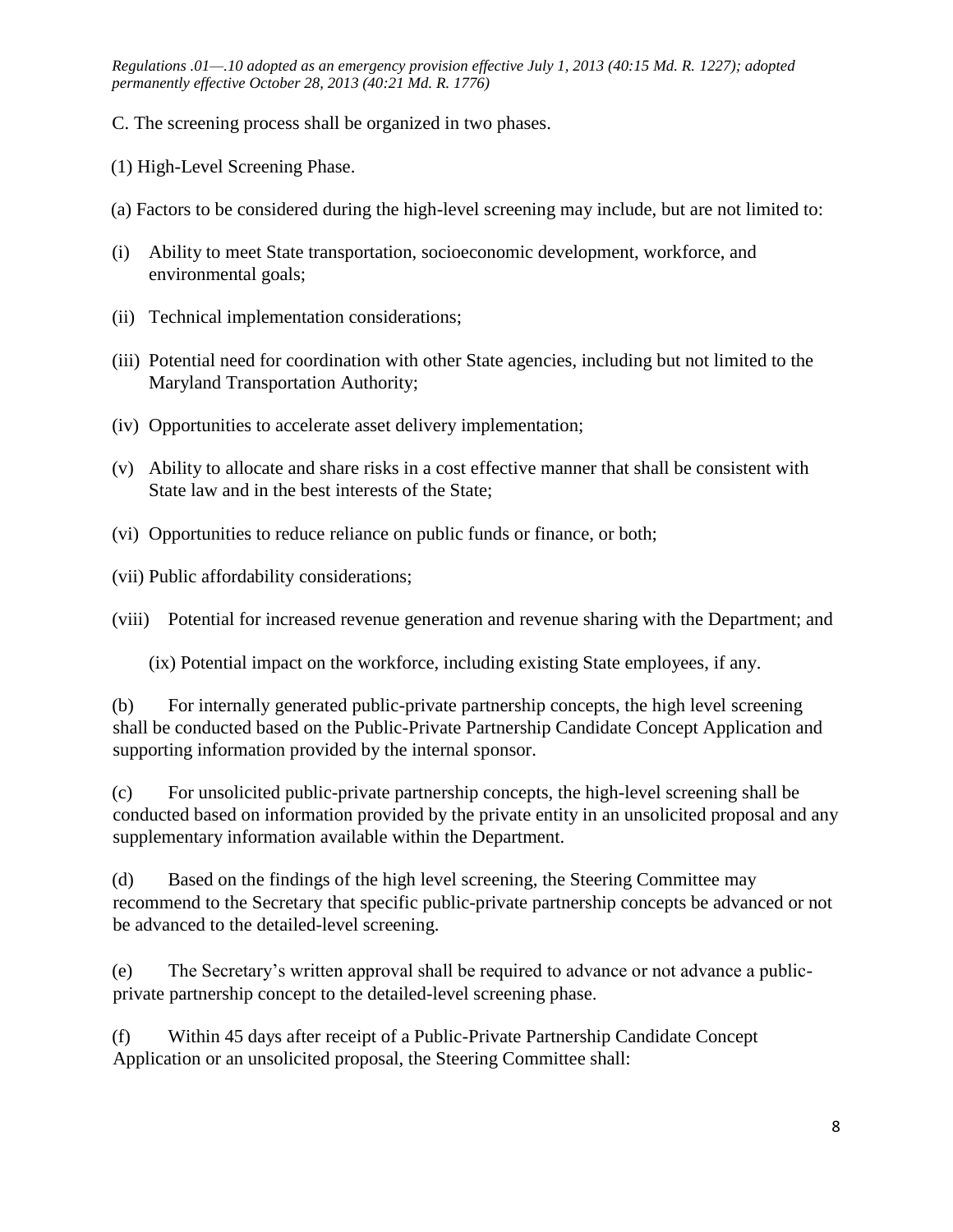- (i) Notify the internal sponsor or private entity that the concept has been advanced or not advanced to detailed-level screening; or
- (ii) Request additional information from the internal sponsor or private entity.

(2) Detailed-Level Screening Phase.

(a) The detailed-level screening phase shall be more comprehensive than the high-level screening phase.

(b) In addition to the findings of the high-level screening phase, analyses and documentation during the detailed-level screening phase may include some or all of the following categories:

(i) Scope, design concepts, and phasing schedules;

(ii) Compliance with federal and State environmental and transportation planning requirements;

- (iii) Technical and financial feasibility analyses;
- (iv) Evaluation of operations and maintenance requirements;
- (v) Asset lifecycle costs and revenue estimates;
- (vi) Risk assessment of key asset delivery elements;
- (vii)In the event that a public-private partnership delivery method may have a potential impact on the workforce or existing State employees, a preliminary assessment of the potential impact and potential options for mitigating that impact, including the protections allotted to State employees that are in effect at the time that the P3 agreement is approved by the Board of Public Works; and
- (viii) Other analyses determined to be necessary to determine the appropriateness, viability, and effectiveness of a public-private partnership delivery method.

(c) The types of analyses and resources committed to a detailed-level screening phase will be determined by the Steering Committee and the Secretary, on a case-by-case basis.

(d) Based on the findings of the detailed-level screening, the Steering Committee shall make recommendations to the Secretary as to which public-private partnership concepts should be advanced and which should not be advanced to submission of a pre-solicitation report.

(e) The Secretary's written approval shall be required to advance or not advance a publicprivate partnership concept to submission of a pre-solicitation report.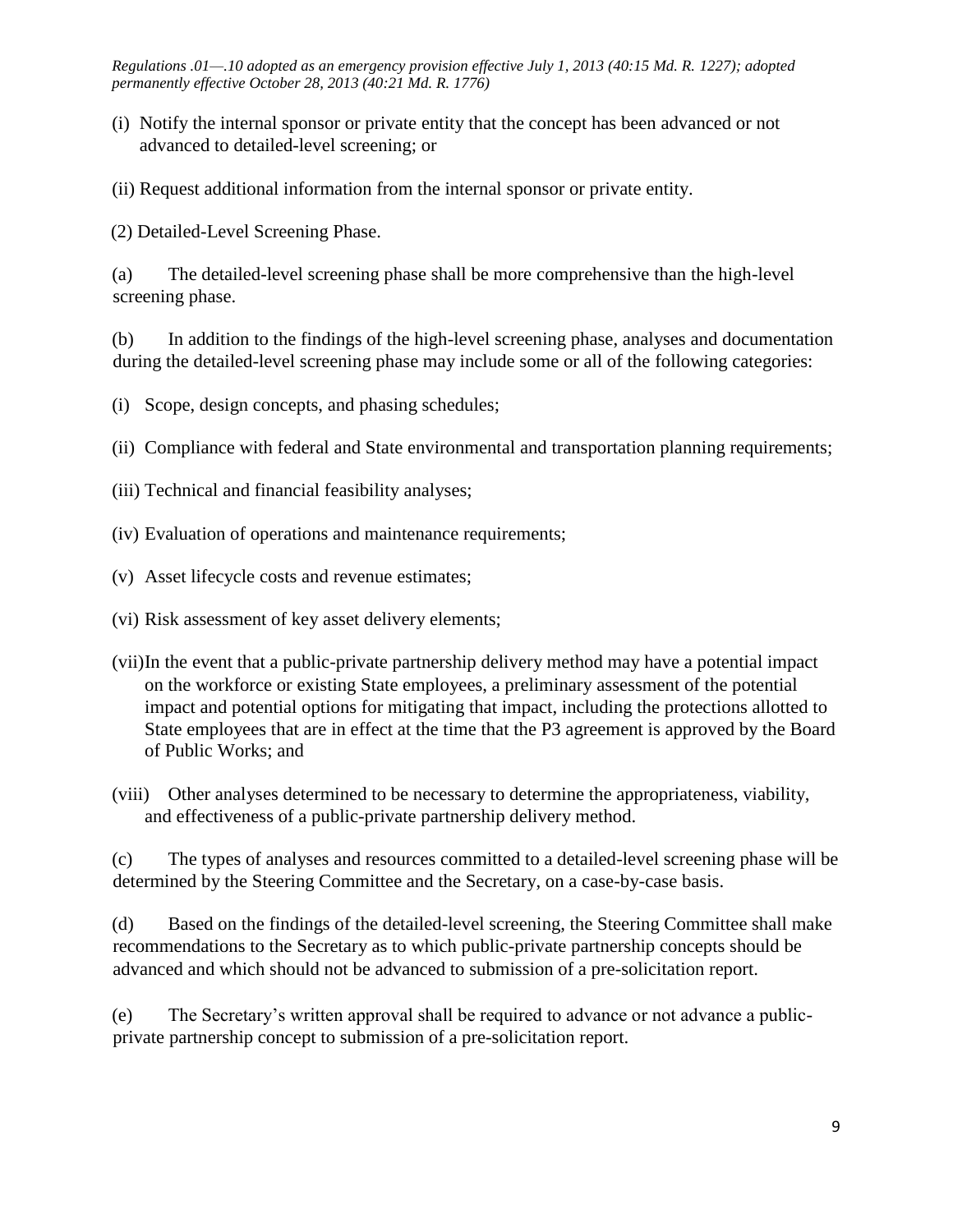(f) Within 45 days after advancement of a public-private partnership concept to the detailedlevel screening analysis phase, the Steering Committee shall:

- (i) Notify the internal sponsor or private entity that the concept is or is not under development for possible submission of a pre-solicitation report; or
- (ii) Request additional information from the internal sponsor or private entity.

### **.07 Pre-solicitation.**

- A. Pre-solicitation Report Development.
- (1) The development of a pre-solicitation report for submission involves a broad range of activities that may run concurrent to the high-level and detailed-level screening phases.
- (2) In consultation with the Steering Committee, the Secretary shall determine:
- (a) The tasks required for the development of a pre-solicitation report; and
- (b) The responsible parties within the Department.

(3) The development of a pre-solicitation report containing all elements required in State Finance and Procurement Article, §10A-201(b)(1), Annotated Code of Maryland may entail a variety of tasks, including but not limited to:

- (a) Analyses and documentation, including some or all of the following categories:
- (i) Scope, design concepts, and phasing schedules;
- (ii) Compliance with federal and State environmental and transportation planning requirements;
- (iii) Technical and financial feasibility analyses;
- (iv) Evaluation of operations and maintenance requirements;
- (v) Asset lifecycle costs and revenue estimates;
- (vi) Risk assessment of key asset delivery elements;
- (vii)In the event that a public-private partnership delivery method may have a potential impact on existing State employees, analysis of potential impact and potential options for mitigating the impact; and
- (viii) Other analyses determined to be necessary to determine the appropriateness, viability, and effectiveness of a public-private partnership delivery method;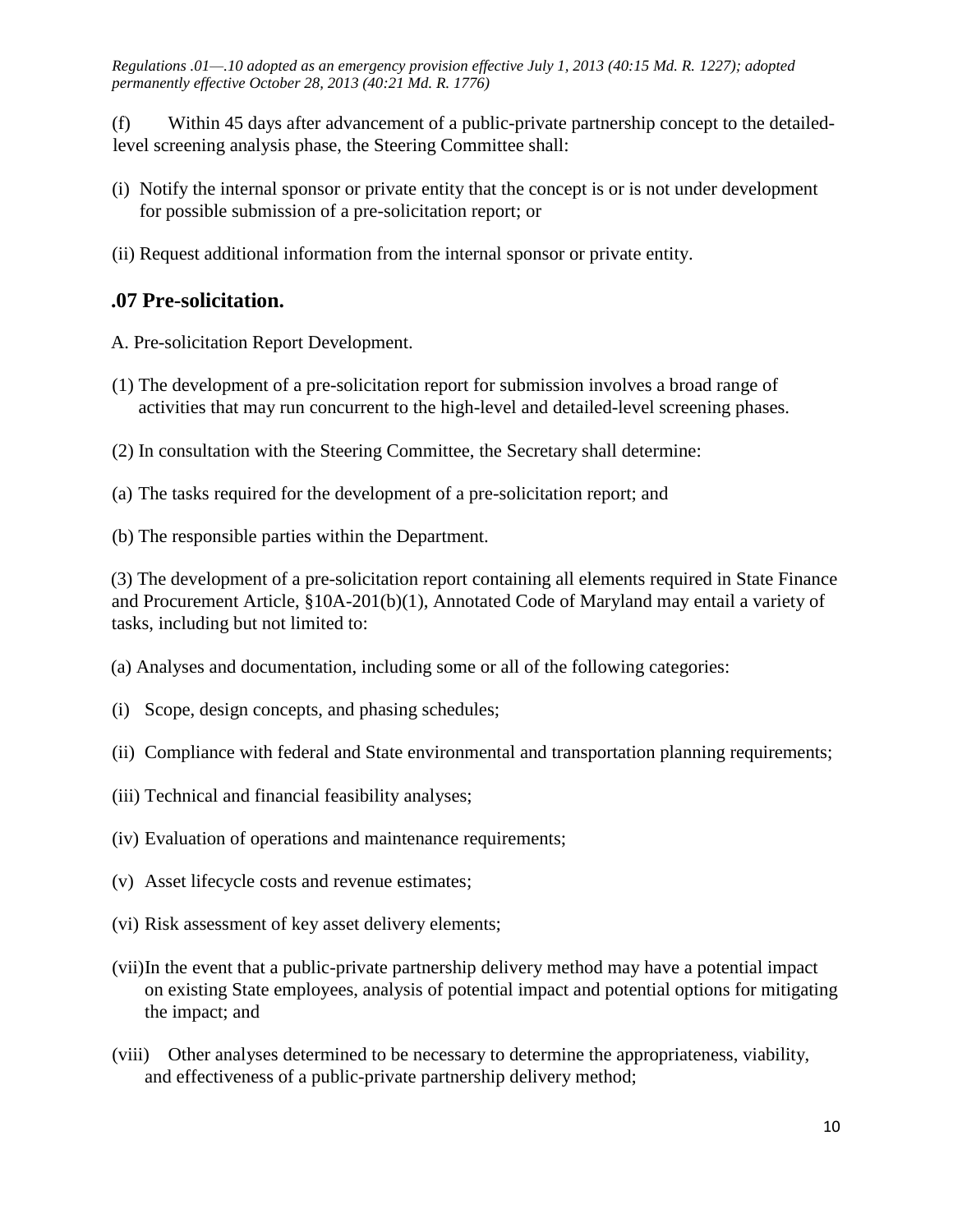(b) Issuing public requests for information to obtain additional information that may help the Department confirm or refine key assumptions; and

(c) Organizing public industry forums to obtain additional information that may help the Department confirm or refine key assumptions.

(4) In the event that the proposed public-private partnership delivery method may have a potential impact on existing State employees, the Department shall arrange for meetings between the Secretary and appropriate bargaining unit representatives, if any, for a preliminary discussion of potential impact and potential options for mitigating that impact.

B. The Department may not issue a public notice of solicitation for a public-private partnership until:

(1) A pre-solicitation report concerning the proposed public-private partnership is submitted to the Comptroller, the State Treasurer, the budget committees, and the Department of Legislative Services in accordance with State Finance and Procurement Article, §10A-201(a), Annotated

Code of Maryland that contains the information required by State Finance and Procurement Article, §10A-201(b)(1), Annotated Code of Maryland; and

(2) The Department has sought and received:

- (a) The official designation of the Board of Public Works of the public infrastructure asset as a public-private partnership; and
- (b) The approval of the Board of Public Works of the method of solicitation.

# **08 Solicitation Process.**

A. General.

(1) The solicitation process for public-private partnerships shall be competitive, regardless of whether the public-private partnership concept originated internally within the Department or from an unsolicited proposal.

(2) For each private entity that responds to a public notice of solicitation, the Department shall make a responsibility determination in accordance with State Finance and Procurement Article, §10A-202(c), Annotated Code of Maryland.

B. Solicitations Relating to Concepts Described in Unsolicited Proposals.

(1) The competitive solicitation process shall protect any proprietary information that is identified as such and included in the unsolicited proposal in accordance with State Finance and Procurement Article, §10A-301(d)(2), Annotated Code of Maryland.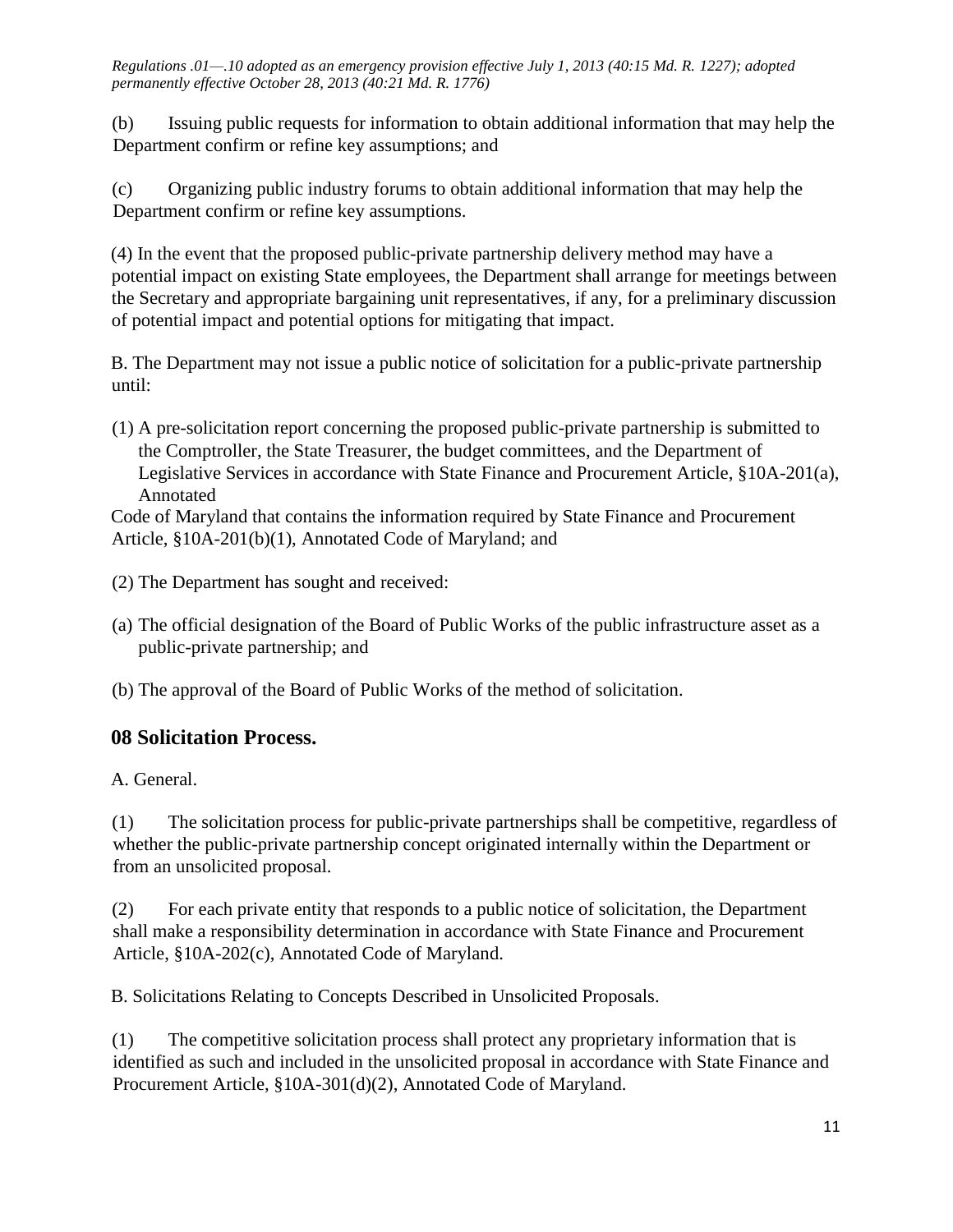(2) An individual or firm that has submitted an unsolicited proposal may participate in any subsequent competitive solicitation process, in accordance with State Finance and Procurement Article, §10A-301(e), Annotated Code of Maryland.

(3) The private entity shall be responsive to all components of the subsequent competitive solicitation process even if certain information requested by the subsequent competitive solicitation process has already been submitted as part of the unsolicited proposal.

(4) The Department reserves the right to issue a public notice of solicitation relating to a concept described in an unsolicited proposal after the rejection or termination of the evaluation of the unsolicited proposal or any competing proposals. C. Multi-Step Solicitation Process.

(1) The Department may use a multi-step solicitation process that includes, but is not limited to, some or all of the following steps:

- (a) Issuance of a request for qualifications;
- (b) Preproposal conference;
- (c) Issuance of a draft request for proposals;
- (d) Industry review meetings; and
- (e) Issuance of a final request for proposals.
- (2) The determination to utilize some or all of the solicitation steps shall be case-by-case.
- (3) The Department may include additional solicitation steps on a case-by-case basis as set forth in the public notice of solicitation.
- (4) Request for Qualifications.
- (a) The purpose of a request for qualifications is to:
- (i) Identify private entities that qualify as participants in the solicitation process; and
- (ii) Identify a shortlist of the highest qualified candidates for continuing in the solicitation process, which are the shortlisted private entities.
- (b) Based on the responses to the request for qualifications, the Department may:
- (i) Identify one or more private entities as qualified; and
- (ii) Develop a shortlist of one or more of the highest qualified candidates for continuing in the solicitation process, which are the shortlisted private entities.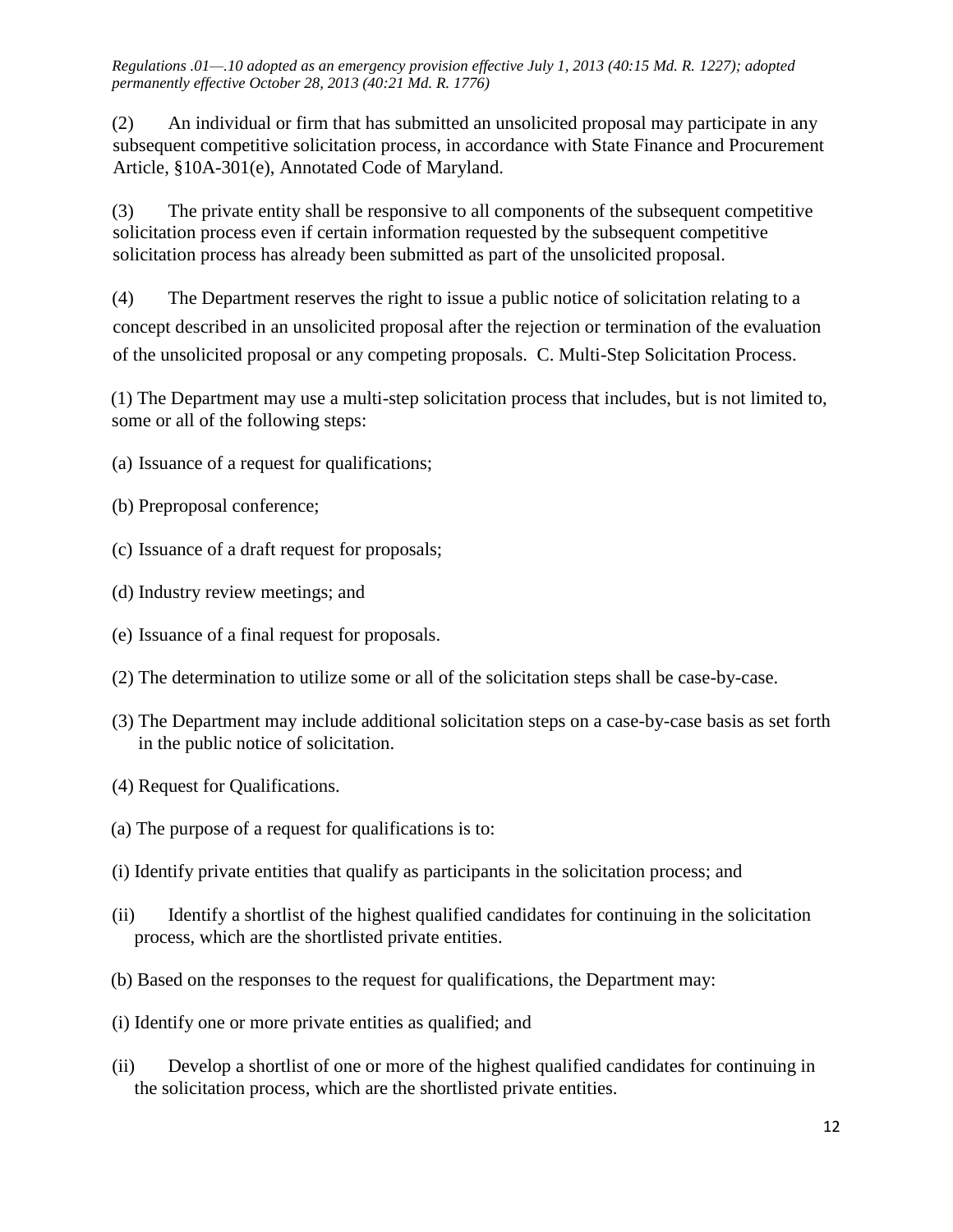(c) Only candidates that have been selected to continue in the solicitation process as shortlisted private entities are eligible to:

- (i) Participate in industry review meetings;
- (ii) Receive drafts of the request for proposals;
- (iii) Submit comments on drafts of the request for proposals;
- (iv) Receive the final request for proposals; and
- (v) Submit a written proposal in response to the final request for proposals.
- (5) Preproposal Conference.
- (a) The purpose of a preproposal conference is to facilitate better understanding of solicitation requirements and processes.
- (b) A preproposal conference may be scheduled by the Department after the initial public notice of solicitation for a public-private partnership.
- (c) Preproposal conferences are open to all interested private entities.
- (6) Draft Request for Proposals.
- (a) As part of a multi-step solicitation process, the Department may issue one or more draft requests for proposals to shortlisted private entities.
- (b) Draft requests for proposals may include, but are not limited to:
- (i) Instructions to private entities for responding to the request for proposals;
- (ii) Technical provisions;
- (iii) Scope of work; and

(iv) Public-private partnership agreement key terms and components.

(c) Only shortlisted private entities may submit written or verbal comments and questions concerning the draft request for proposals to the Department to the extent permitted by the solicitation process.

(d) The Department may use comments and questions from shortlisted private entities for subsequent revisions to the draft request for proposals.

(7) Industry Review Meetings.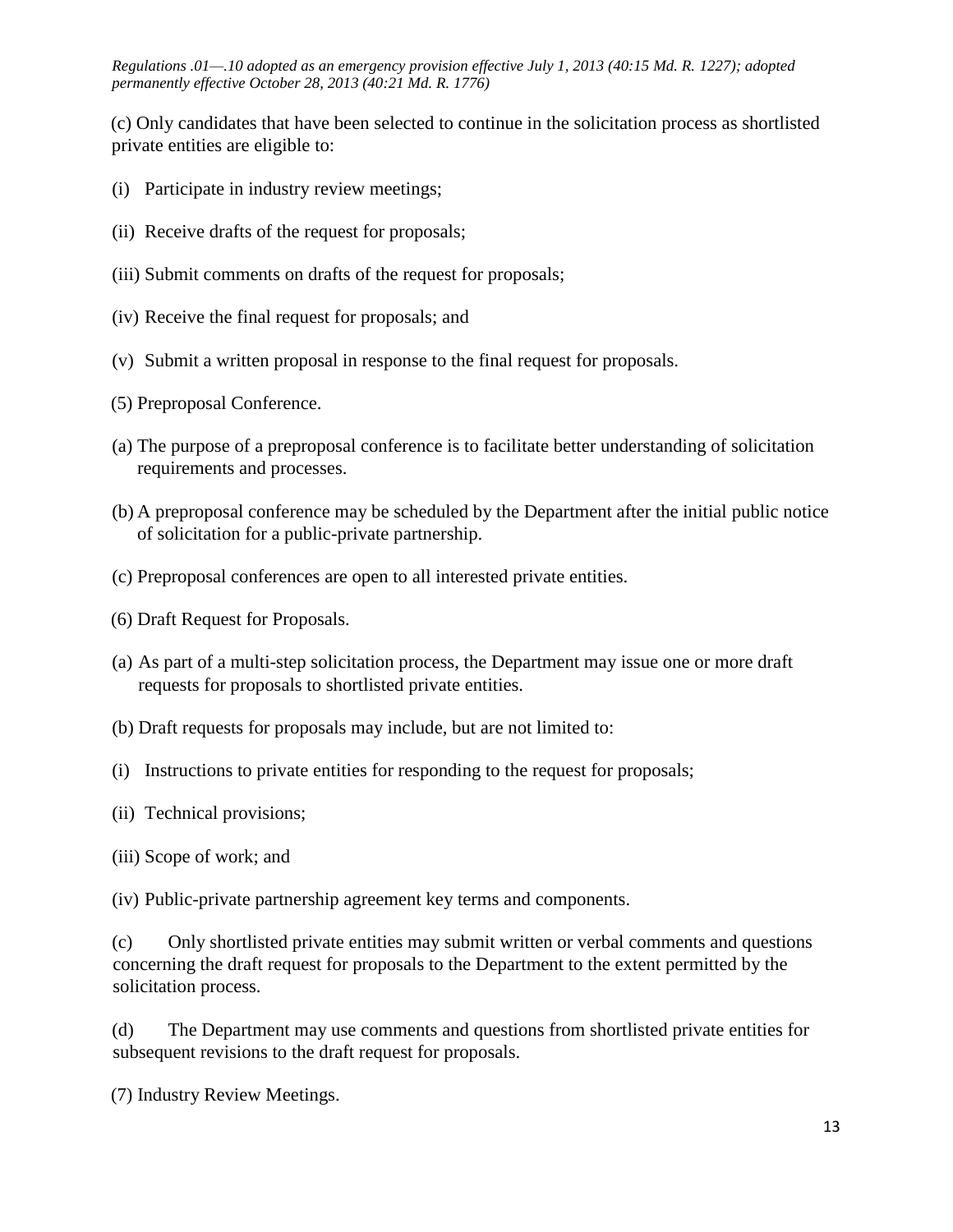- (a) The Department may conduct industry review meetings as part of a multi-step solicitation process.
- (b) The purpose of industry review meetings is to:
- (i) Obtain comments and make revisions to the draft request for proposals;
- (ii) Obtain the best value for the State;
- (iii) Facilitate the full understanding regarding the requirements of the State for the publicprivate partnership concept;
- (iv)Facilitate the full understanding of the contents of the proposals required to be submitted by shortlisted private entities; and
- (v) Finalize the requirements for the request for proposals.
- (c) Agreement negotiations may not be conducted during industry review meetings.
- (d) Industry review meetings are restricted to candidates that have been selected to continue in the solicitation process as shortlisted private entities.
- (e) Industry review meetings may be:
- (i) Joint workshops with all shortlisted private entities invited to participate; or
- (ii) One-on-one meetings between the Department and individual shortlisted private entities.

(f) The Department may use comments and questions obtained from shortlisted private entities through industry review meetings for subsequent revisions to the draft request for proposals.

(8) Final Request for Proposals.

(a) In a solicitation process involving a request for qualifications phase, a final request for proposals shall be issued to shortlisted private entities selected to continue in the solicitation process.

(b) The contents of the final request for proposals may be based on information gathered during earlier solicitation phases, including but not limited to:

(i) Preproposal conference; (ii)

Request for qualifications; and

(iii) Industry review meetings.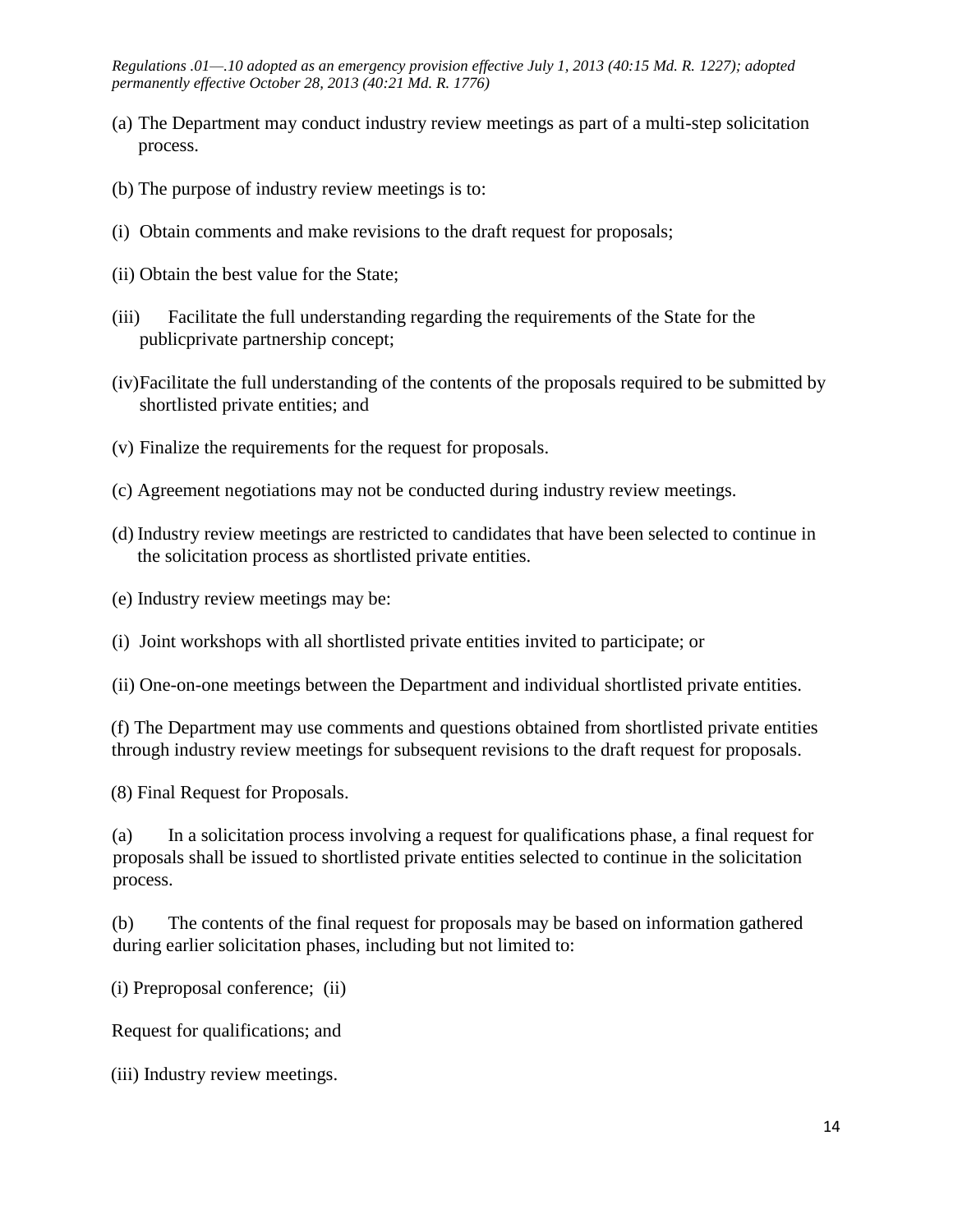(c) The Department may issue a final request for proposals without previously:

(i) Issuing a request for qualifications; (ii)

Issuing a draft request for proposals; or

(iii) Conducting industry review meetings.

(9) Information Availability During Solicitation.

(a) The Department may make relevant technical and financial information available to private entities through an electronic data room.

(b) The Department may respond to relevant additional information requests by private entities in support of due diligence reviews, including requests for site inspections.

(c) Information or site access provided to individual private entities pursuant to an additional information request must also be made available to all other interested private entities if a shortlist of qualified private entities has not yet been established.

(d) Information or site access provided to individual private entities pursuant to an additional information request must also be made available to all other shortlisted private entities if a shortlist of qualified private entities has been established.

(e) Private entities may be required to sign confidentiality agreements prior to release of information deemed confidential. D. Reimbursement.

- (1) The Department may reimburse a private entity in accordance with State Finance and Procurement Article, §10A-202(f), Annotated Code of Maryland.
- (2) If the Department elects to reimburse a private entity, the specific terms, conditions, method, and timing for reimbursing a private entity shall be described in the public notice of solicitation associated with the specific public-private partnership.
- (3) The reimbursement terms and conditions may include the requirement for the private entity to execute a stipend agreement and to transfer rights to use the work product produced by the private entity during the solicitation process to the Department as a condition to receiving reimbursement.
- (4) The Department shall only consider reimbursement for shortlisted private entities.
- (5) Maximum Reimbursement Amount.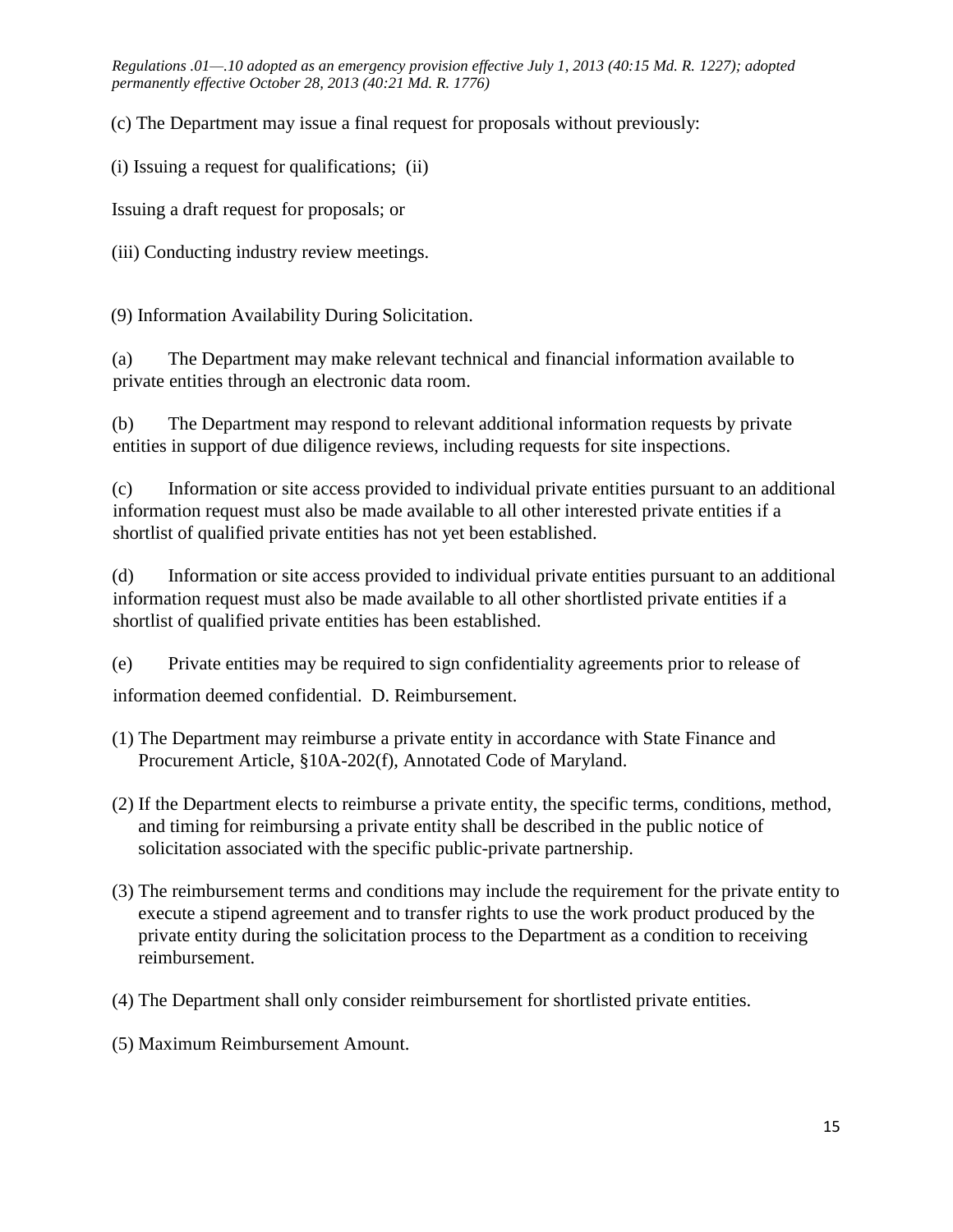(a) The Department shall not provide a reimbursement in excess of \$3,000,000 to an individual private entity for costs incurred in response to the solicitation of a public-private partnership.

(b) The Department may establish a reimbursement less than the maximum prescribed herein on a case-by-case basis.

(6) Except as set forth in the solicitation documents, should the solicitation process or negotiations be suspended, discontinued, or terminated, the private entity shall have no rights of recourse, including reimbursement of the private entity's unsolicited proposal review fees or costs associated, directly or indirectly, with the solicited or unsolicited proposal developments.

E. Reservation of Rights. The Department reserves all rights available by law and in equity in its public-private partnership solicitation process, including without limitation, the right to:

- (1) Reject any and all submittals, responses, qualifications, and proposals, whether solicited or unsolicited, at any time or for any reason;
- (2) Issue addenda, supplements, and modifications to a public notice of solicitation;
- (3) Cancel a solicitation in whole or in part at any time prior to the execution of a public-private partnership agreement, subject to any agreed upon compensation to proposers set forth in the solicitation documents or pursuant to State Finance and Procurement Article, §10A-202(f), Annotated Code of Maryland;
- (4) Issue a new public notice of solicitation after withdrawal of a public notice of solicitation;
- (5) Establish protocols for private entities to remedy minor deficiencies in responses to requests for qualifications or proposals within a specified period of time;
- (6) Disqualify any private entity at any point during a solicitation process for violating any rules or requirements of the solicitation set forth in the public notice of solicitation, in any communication from the Department, or as otherwise set forth by applicable law;
- (7) Determine whether to pursue federal credit assistance on behalf of the private entities;
- (8) Publically disclose information received during the solicitation process as governed by law and by the public notice of solicitation, pursuant to State Finance and Procurement Article, §10A-203(b), Annotated Code of Maryland;.
- (9) Exercise any other rights reserved or afforded to the Department under applicable law and the public notice of solicitation; or
- (10) Disqualify any private entity for any conflict of interest or other conduct manifesting a lack of responsibility.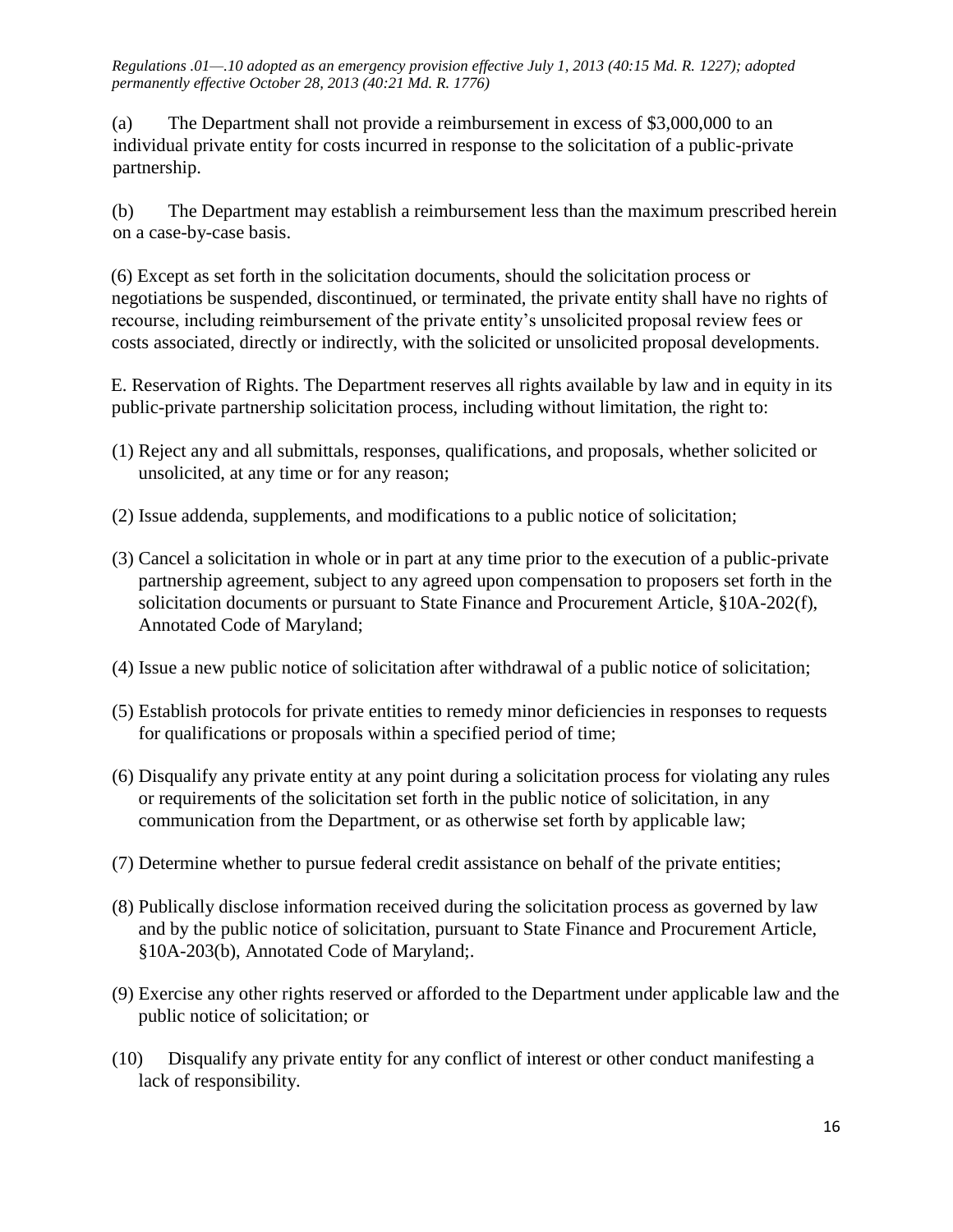F. Additional reservations of Department rights may be included in the solicitation documents for a public-private partnership.

## **.09 Evaluation, Negotiation, and Award.**

A. The Department shall conduct evaluations of submitted responses to the following: requests for qualifications and submitted proposals using the information submitted by the private entity.

- (1) Submitted information shall be evaluated against the requirements of the solicitation and the evaluation criteria that the Department specifies in the solicitation for the particular publicprivate partnership opportunity.
- (2) The objective of this evaluation process is to select the private entity that provides the best value solution for the State.
- (3) The Department's evaluation criteria shall be clearly set forth in each request for solicitation.
- (4) A failure to provide all requested information may result in the Department eliminating a response or proposal from further consideration.

B. The processes for evaluating submitted responses to request for qualifications and for evaluating submitted proposals to requests for proposals shall be described and submitted to the Board of Public Works as part of the pre-solicitation process the Board of Public Works shall approve.

C. The Secretary shall establish one or more evaluation committees on a case-by-case basis that may:

- (1) Be comprised of:
- (a) Secretary's Office employees;
- (b) Modal Administration employees; and
- (c) Other State employees;
- (2) Review statements of qualifications;
- (3) Review proposals; and
- (4) Seek advice from the Department, other State agencies and State employees, and outside experts and consultants during the evaluation process. D. Best and Final Offers.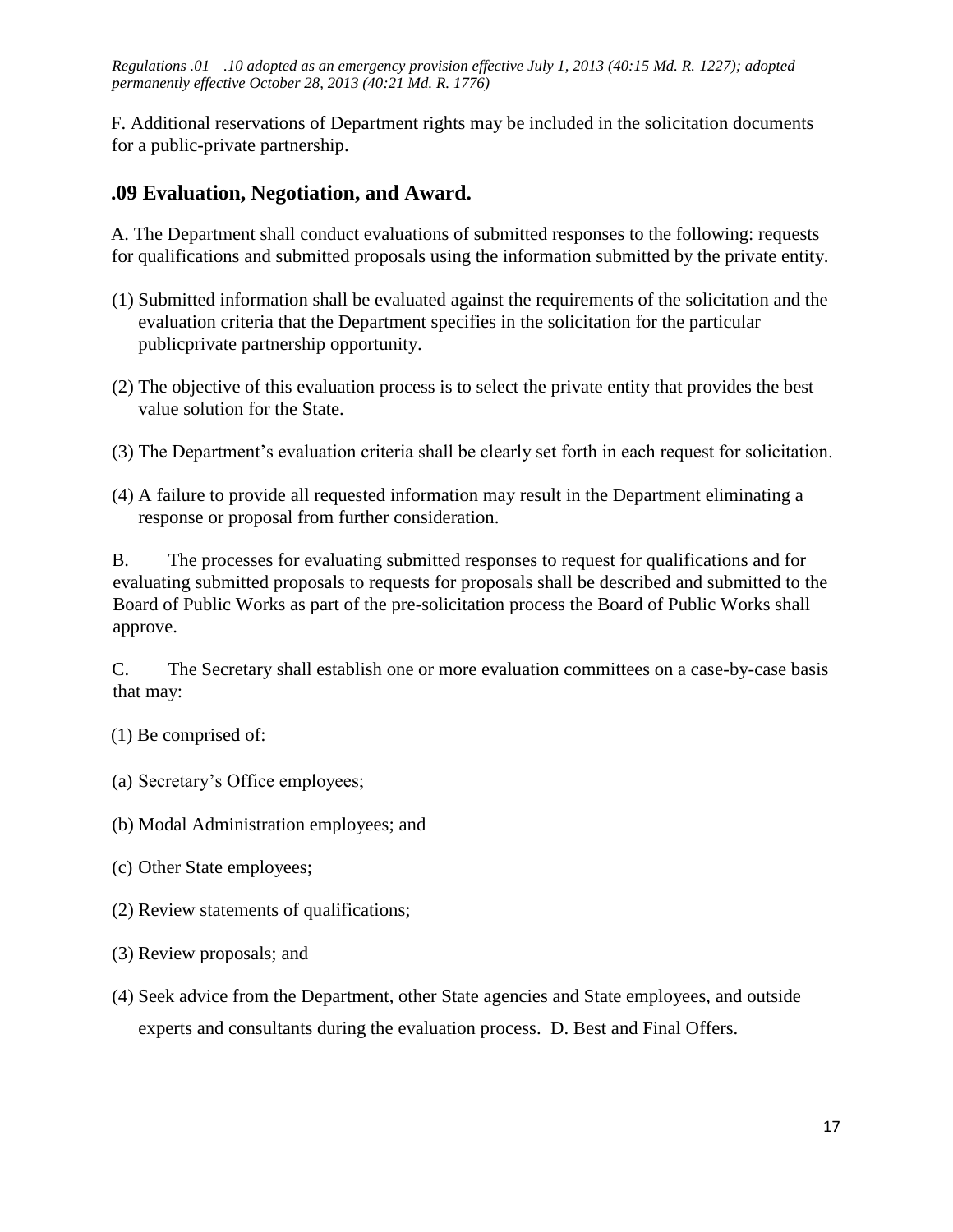(1) After the evaluation of all responsive proposals, the Secretary may request best and final offers from private entities determined by the evaluation committees to be eligible to submit best and final offers.

(2) The Secretary may request multiple iterations of best and final offers.

(3) A best and final offer process is not required.

E. After an apparent best value private entity has been selected by the evaluation committees, in consultation with the Secretary, the Department may enter into negotiations with that private entity.

F. The Secretary may determine that negotiations be completed by a negotiations committee either comprised of members of the evaluation committees or established separately from the evaluation committee that may:

(1) Be comprised of:

(a) Secretary's Office employees;

(b) Modal Administration employees; and

(c) Other State employees;

(2) Review the apparent best value private entity's response to the request for proposals;

(3) Review the apparent best value private entity's best and final offer, if any; and

(4) Receive assistance from outside experts and consultants during the evaluation process.

G. The Department, in its sole discretion, may initiate negotiations with a private entity other than the apparent best value private entity if:

(1) Negotiations with the apparent best value private entity are unsuccessful; or

(2) The apparent best value private entity does not provide sufficient information or timely feedback to finalize the agreement in accordance with the Department's schedule for the publicprivate partnership solicitation.

H. After completion of successful negotiations, the negotiations committee shall recommend a best value private entity to the Secretary for review and approval.

I. After the Secretary provides written approval of the best value private entity, the Department shall: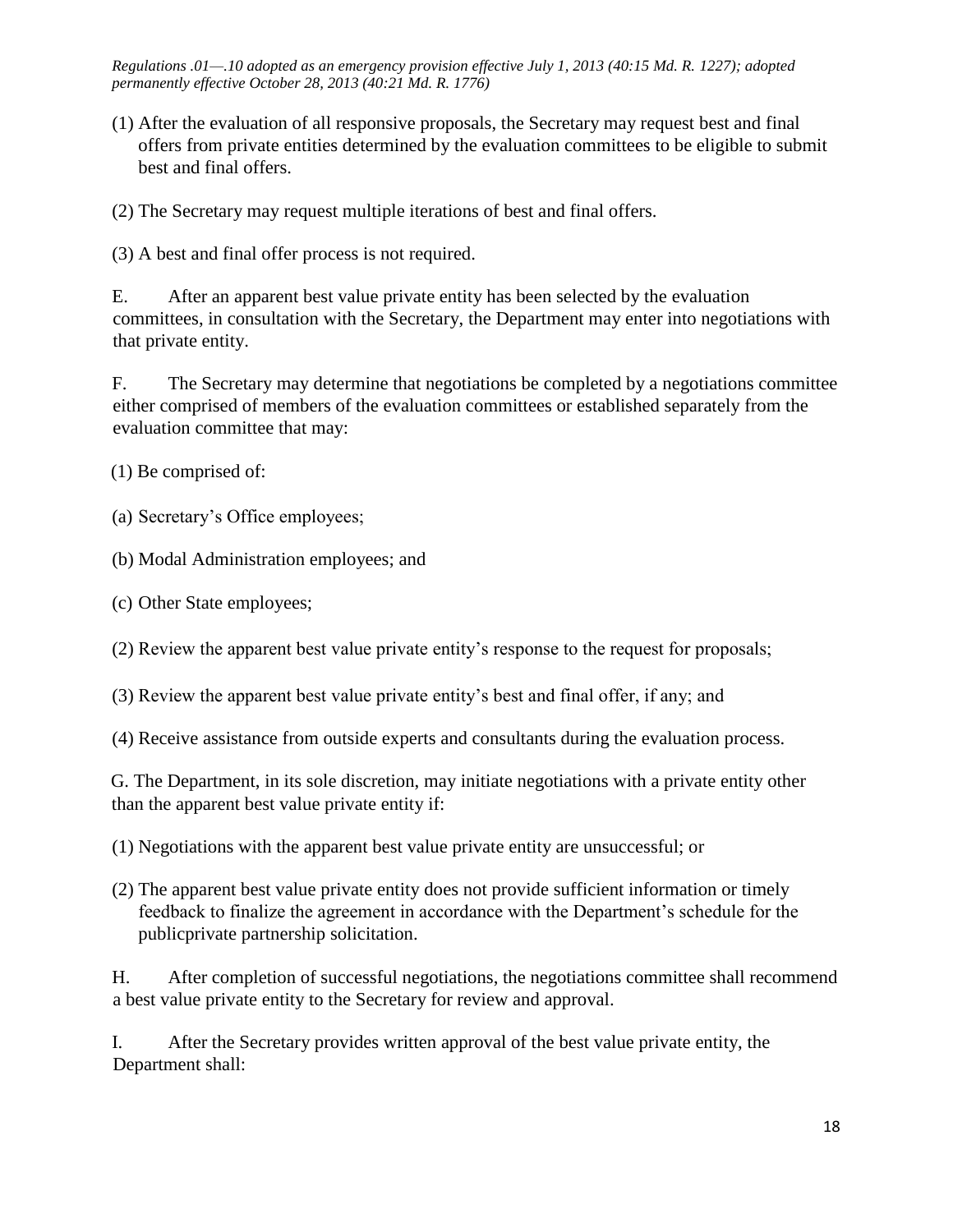(1) Finalize and prepare the public-private partnership agreement for execution, in coordination with the best value private entity;

(2) Commence the final agreement review process in accordance with State Finance and Procurement Article, §10A-203, Annotated Code of Maryland; and

(3) Arrange for meetings between the Secretary and appropriate bargaining unit representatives to provide notice and discuss plans for impacted State employees, in the event that the proposed public-private partnership delivery method has an impact on existing State employees.

J. Final Agreement Review.

(1) The Secretary shall comply with the final agreement review process established in State Finance and Procurement Article, §10A-203, Annotated Code of Maryland.

(2) A final agreement report shall accompany a final agreement submitted under State Finance and Procurement Article, §10A-203, Annotated Code of Maryland, containing the following items, if relevant:

(a) The financial plan, including annual cash flows, for any public-private partnership including:

(i) State contributions;

(ii) Federal loans or credit assistance;

(iii) Private investment;

(iv) Local contributions; and

(v) Other funding contributions;

(b) The ongoing financial costs and increases associated with any operating and maintenance contracts;

(c) The impact any public private partnership agreement may have on the State's debt affordability measures;

(d) The authority a private entity may have to recover its investment through tolls or other fees, including how future increases in tolls or other fees may increase;

(e) An analysis of why the proposed agreement is more advantageous than a conventional project delivery;